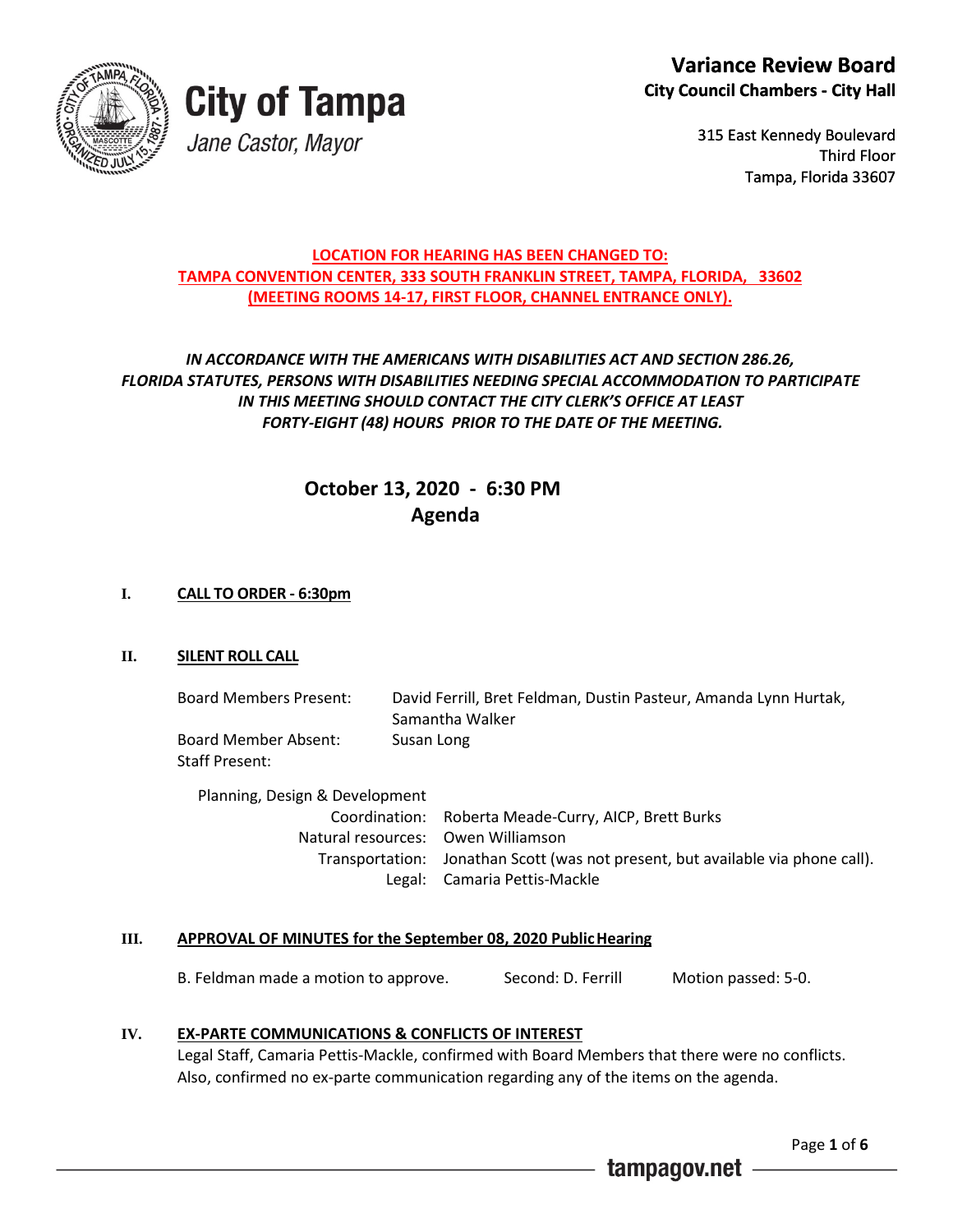



# **V. ANNOUNCEMENTS AND NEW BUSINESS:**

- Attendance
	- **Planning Staff, R. Meade-Curry, made a note to the record that VRB member** Susan Long is absent.
- Agenda Update
	- **Planning Staff, R. Meade-Curry, explained that VRB-19-108 cannot be heard** tonight due to the applicant failure to notice, and the case was moved to the November 10, 2020 hearing.
	- The case VRB-20-53 was officially withdrawn.
	- She also explained the procedure for presenting in the Convention Center.
- VRB Chairman, D. Pasteur asked if anyone from the public wishes to speak on the record regarding cases VRB-19-108 or VRB-20-53. No public comments were entered.

#### **VI. SWEAR-IN**

Planning Staff, B. Burks, swore in all public hearing participants, applicants, interested parties, and witnesses whom will be giving testimony.

### **VII. REMANDED CASES:**

| APPLICATION: VRB19-108 |                                                                                                                                           |
|------------------------|-------------------------------------------------------------------------------------------------------------------------------------------|
|                        | <b>FAILURE TO NOTICE - MOVED TO NOVEMBER 10, 2020 HEARING</b>                                                                             |
|                        | LOCATION: 3305 West Abdella Street                                                                                                        |
| APPLICANT:             | Dayailys Mons Montano                                                                                                                     |
| AGENT:                 | N/A                                                                                                                                       |
|                        | REQUEST: To reduce the rear yard setback from 20' to 10', and reduce the side yard<br>setback from 7' to 3' (Section 27-156 and 27-290.3) |
|                        | PURPOSE: To vest existing conditions of an above-ground pool and addition to house,<br>constructed without valid permits.                 |
| NEIGHBORHOOD:          | MacFarlane Park Assoc/Neighborhood Watch, Bowman Heights Neighborhood<br>Watch, La Maddalena HOA                                          |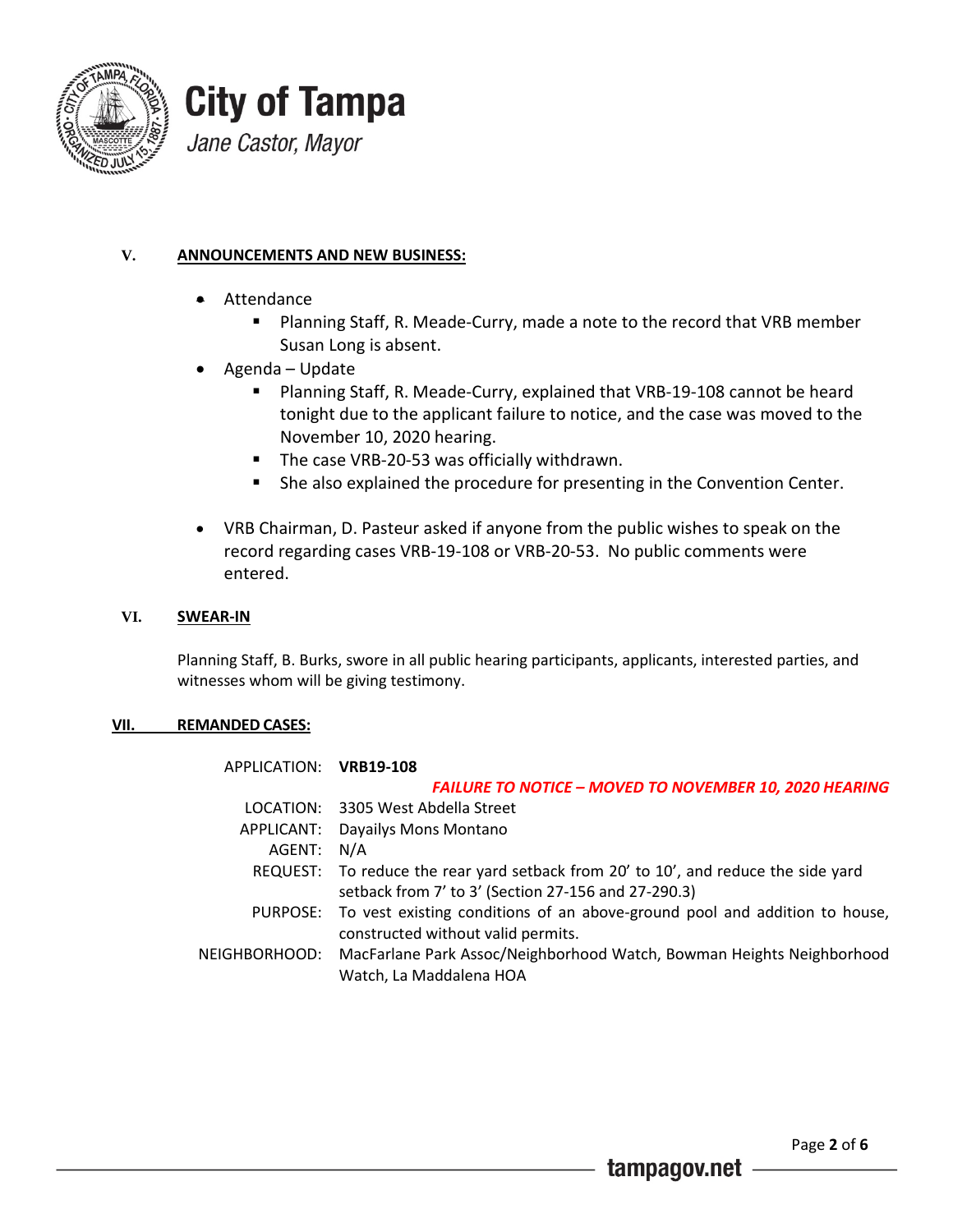



### **VIII. CONTINUED CASES:**

| APPLICATION:       |                       | <b>VRB-20-47</b>                                                  | (APPROVED WITH CONDITIONS)                                                                                                                                                               |
|--------------------|-----------------------|-------------------------------------------------------------------|------------------------------------------------------------------------------------------------------------------------------------------------------------------------------------------|
|                    |                       | LOCATION: 3707 West San Pedro Street                              |                                                                                                                                                                                          |
|                    | APPLICANT:            | Bridget and Stephan Petzold                                       |                                                                                                                                                                                          |
|                    | AGENT:                | Circle A Enterprises / Frank Greco                                |                                                                                                                                                                                          |
|                    | REQUEST:              | setback from 7' to 2'-1", (Section 27-156)                        | To reduce rear yard setback from 20' to 1'-9", to reduce east side yard                                                                                                                  |
|                    | PURPOSE:              | Reference<br>BLD-16-0442868<br>BLD-19-0467911-REV-1               | To reduce setbacks due to existing conditions on site for an existing 2-story<br>accessory structure garage, and increase allowable square footage.<br>re-issued,<br>BLD-19-0467911<br>& |
|                    | NEIGHBORHOOD:         | Palma Ceia Neighborhood Assoc., Parkland Estates Civic Club, Inc. |                                                                                                                                                                                          |
| Agent:             |                       | F. Greco submitted documents into the record.                     |                                                                                                                                                                                          |
| <b>BOARD VOTE:</b> |                       | Motion to Approve: S. Walker                                      | Second: B. Feldman                                                                                                                                                                       |
|                    | <b>Condition:</b>     | records referenced.                                               | Applicant revise plans and resubmit to permitting to update permit                                                                                                                       |
|                    | <b>Motion Passed:</b> | Vote of 5-0                                                       |                                                                                                                                                                                          |
| IX. NEW CASES:     |                       |                                                                   |                                                                                                                                                                                          |
|                    | APPLICATION: VRB20-42 |                                                                   | (APPROVED)                                                                                                                                                                               |
|                    |                       | LOCATION: 5802 Interbay Boulevard                                 |                                                                                                                                                                                          |
|                    | APPLICANT:            | Greg and Essie Counts                                             |                                                                                                                                                                                          |
|                    | AGENT:                | Jerel McCants Architecture, Inc./ Jerel McCants                   |                                                                                                                                                                                          |
|                    | REQUEST:              | 60' to 5'. (Section 27-290)                                       | To reduce front yard setback along West Wyoming Avenue from                                                                                                                              |
|                    | <b>PURPOSE:</b>       | To build a 1-story accessory structure.                           |                                                                                                                                                                                          |

- NEIGHBORHOOD: Ballast Point Neighborhood Assoc., McGraw Hill Construction
- Agent: J. McCants submitted documents into the record.

**BOARD VOTE:** Motion to Approve: L. Hurtak Second: D. Ferrill

 **Motion Passed:** Vote of 5-0

tampagov.net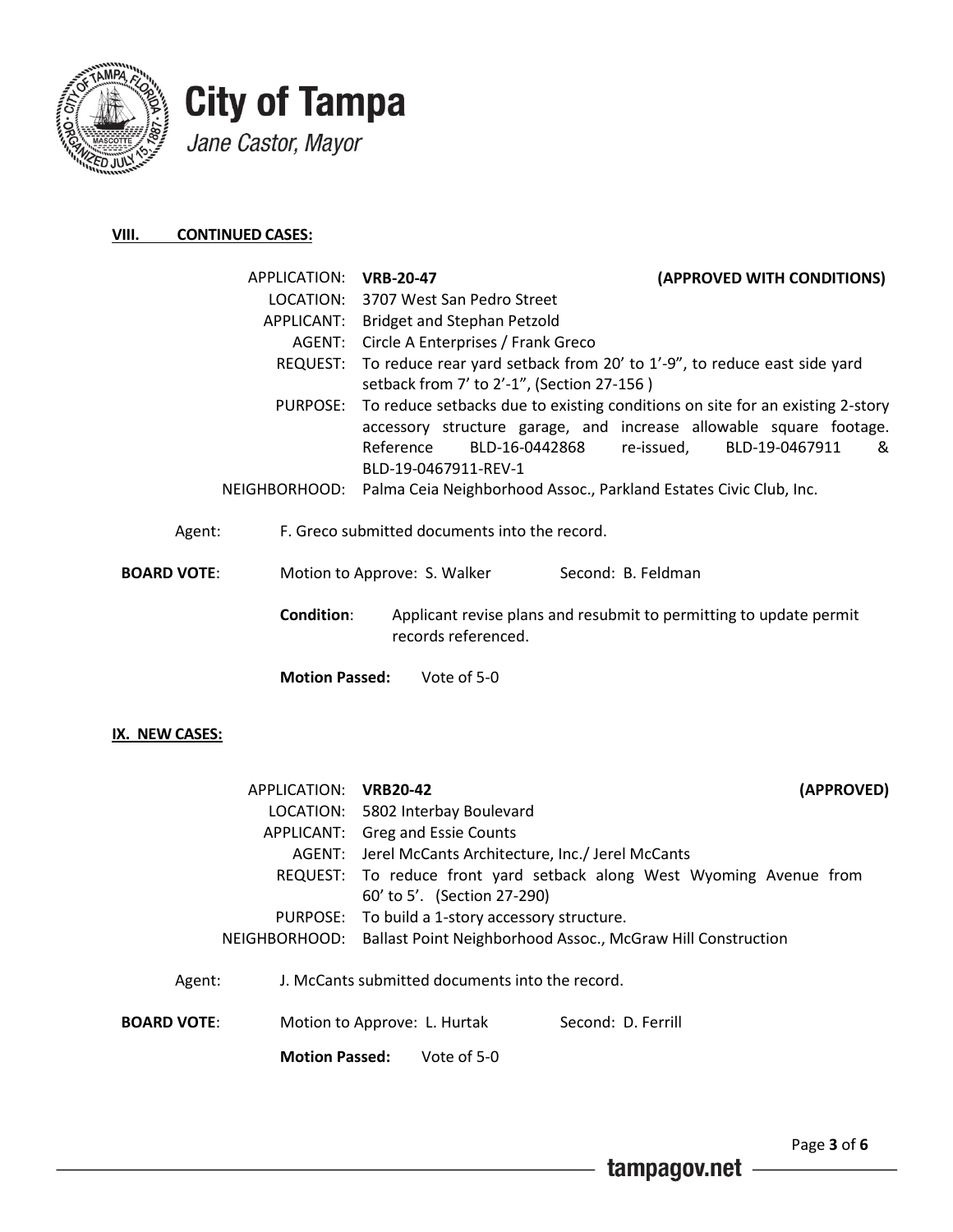

# **City of Tampa** Jane Castor, Mayor

# **IX. NEW CASES (cont.):**

|           | APPLICATION: VRB-20-48 |                                             | <b>CONTINUED TO NOVEMBER 10, 2020 HEARING</b>                                        |
|-----------|------------------------|---------------------------------------------|--------------------------------------------------------------------------------------|
|           |                        | LOCATION: 2808 West Foster Avenue           |                                                                                      |
|           |                        | <b>APPLICANT:</b> Russel Olinger            |                                                                                      |
|           |                        | AGENT: Alvaro Architects / Alvaro Rodriquez |                                                                                      |
|           |                        |                                             | REQUEST: To reduce eave to eave separation from 5' to 2'-9" (Section 27-290)         |
|           |                        | accessory structure.                        | PURPOSE: To construct 2- story addition to existing home, where site has an existing |
|           |                        |                                             | NEIGHBORHOOD: Ballast Point Neighborhood Assoc., McGraw Hill Construction            |
| . <i></i> |                        |                                             |                                                                                      |

**BOARD VOTE**: **Motion to Continue** hearing to November 10, 2020: B. Feldman

Second: S. Walker

**Motion Passed:** Vote of 5-0

|                        | APPLICATION: VRB20-49     |                                                                                |                                                         |  | (APPROVED)                                                                    |
|------------------------|---------------------------|--------------------------------------------------------------------------------|---------------------------------------------------------|--|-------------------------------------------------------------------------------|
|                        |                           |                                                                                | LOCATION: 511 South Willow Avenue                       |  |                                                                               |
|                        | APPLICANT:                | Lynda Smith                                                                    |                                                         |  |                                                                               |
|                        | AGENT:                    | N/A                                                                            |                                                         |  |                                                                               |
|                        | REQUEST:                  |                                                                                | To reduce the rear yard of 20' to 5.1' (Section 27-156) |  |                                                                               |
|                        |                           |                                                                                | PURPOSE: To build new exterior stairs to second level.  |  |                                                                               |
|                        | NEIGHBORHOOD:             |                                                                                |                                                         |  | Historic Hyde Park Neighborhood Assoc., Inc., Parkland Estates Civic Club,    |
|                        |                           |                                                                                |                                                         |  | Inc., SOHO Neighborhood Assoc., Inc., SOHO Business Alliance, Gandy Civic     |
|                        |                           |                                                                                | Association, Hyde Park Spanishtown Creek Civic Assoc.   |  |                                                                               |
| Applicant:             |                           |                                                                                | L. Smith submitted documents into the record.           |  |                                                                               |
| <b>Planning Staff:</b> |                           | R. Meade-Curry submitted into the record letters of opposition, and letters of |                                                         |  |                                                                               |
|                        | support.                  |                                                                                |                                                         |  |                                                                               |
| Public present:        | Opposition - S. Fenhagen. |                                                                                |                                                         |  |                                                                               |
|                        | Opposition - A. Morrison. |                                                                                |                                                         |  |                                                                               |
|                        |                           |                                                                                |                                                         |  |                                                                               |
| <b>BOARD VOTE:</b>     |                           |                                                                                | Motion to Approve: D. Ferrill                           |  | Second: B. Feldman                                                            |
|                        |                           |                                                                                |                                                         |  | <b>Amendment by B. Feldman:</b> Existing primary structure is non-conforming. |
|                        |                           |                                                                                |                                                         |  |                                                                               |
|                        | <b>Motion Passed:</b>     |                                                                                | Vote of 5-0                                             |  |                                                                               |
|                        |                           |                                                                                |                                                         |  |                                                                               |

Page **4** of **6**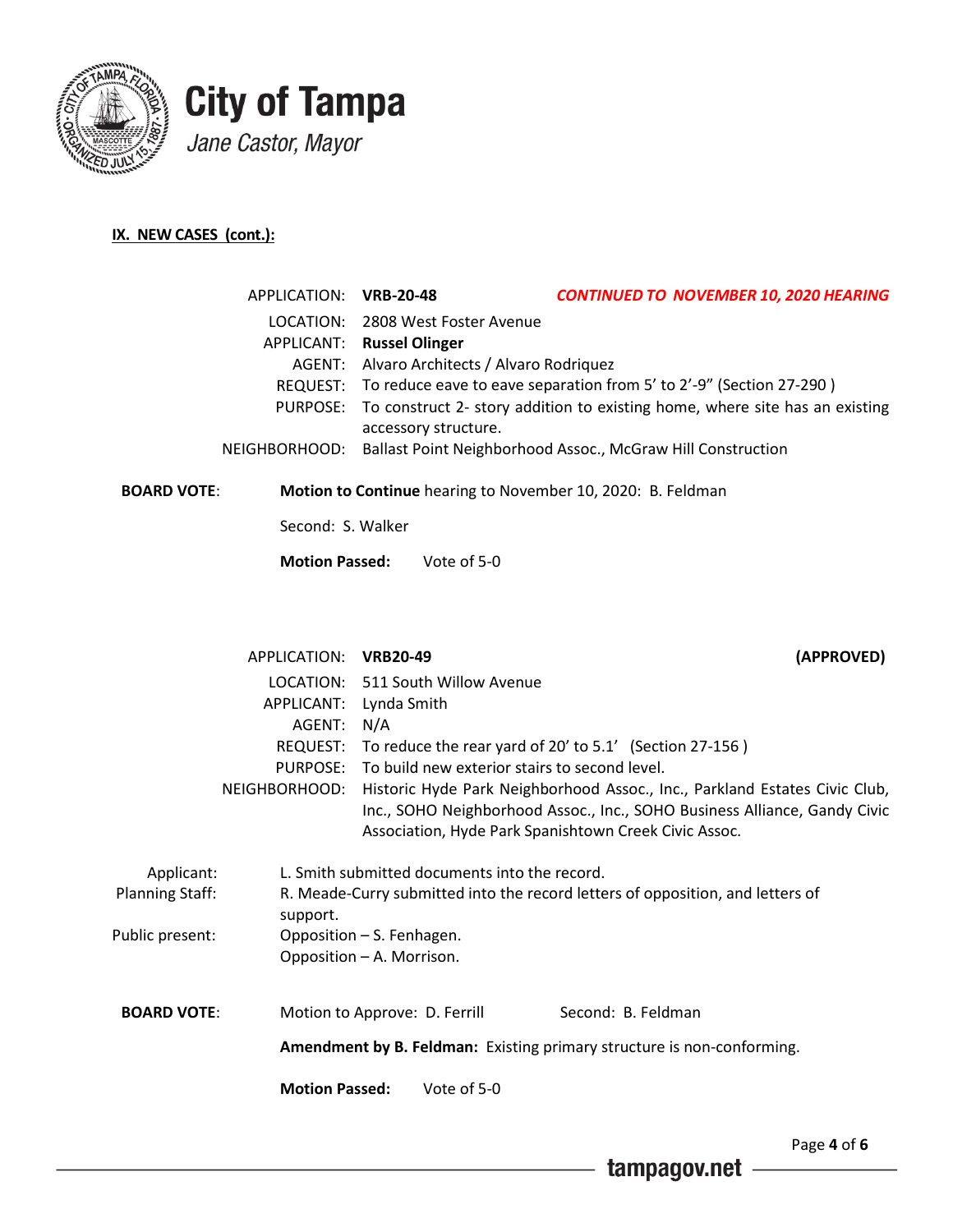



# **IX. NEW CASES (cont.):**

| APPLICATION:           | <b>VRB20-52</b>                                                                                 |                                                | (PARTIAL APPROVAL)                                                                                                                                                                                                 |  |  |
|------------------------|-------------------------------------------------------------------------------------------------|------------------------------------------------|--------------------------------------------------------------------------------------------------------------------------------------------------------------------------------------------------------------------|--|--|
| LOCATION:              | 4941 West Melrose Avenue, North                                                                 |                                                |                                                                                                                                                                                                                    |  |  |
| APPLICANT:             | Mariela and Scott Shear<br>Scott Geresy, Architect/ Steve Michelini                             |                                                |                                                                                                                                                                                                                    |  |  |
| AGENT:                 |                                                                                                 |                                                |                                                                                                                                                                                                                    |  |  |
| REQUEST:               | (Section 27-156)                                                                                |                                                | To increase the allowable height of 35' to 52'. Maintain the reduction of<br>the west rear yard from 20' to 14', and reduction of front yard from<br>25' to 16.1' per previously approved variance issued in 1993. |  |  |
| PURPOSE:               | To construct new Multi-Story, Single-Family Residence per the new FEMA<br>Base Flood Elevation. |                                                |                                                                                                                                                                                                                    |  |  |
| NEIGHBORHOOD:          | Stoney Point Civic Assoc.                                                                       |                                                |                                                                                                                                                                                                                    |  |  |
| Agent:                 |                                                                                                 | S. Geresy submitted documents into the record. |                                                                                                                                                                                                                    |  |  |
| Agent:                 | S. Michelini spoke on behalf of the property owner.                                             |                                                |                                                                                                                                                                                                                    |  |  |
| <b>Planning Staff:</b> | R. Meade-Curry submitted into the record letters of opposition and signed<br>petition.          |                                                |                                                                                                                                                                                                                    |  |  |
| Public present:        | Opposition - M. Healy.                                                                          |                                                |                                                                                                                                                                                                                    |  |  |
|                        | Opposition - D. Healy.                                                                          |                                                |                                                                                                                                                                                                                    |  |  |
|                        | Opposition - G. Young.                                                                          |                                                |                                                                                                                                                                                                                    |  |  |
|                        | Opposition - C. Anderson.<br>Opposition - S. Chahal.                                            |                                                |                                                                                                                                                                                                                    |  |  |
|                        |                                                                                                 |                                                |                                                                                                                                                                                                                    |  |  |
| <b>BOARD VOTE:</b>     | The Board bifurcated request as follows:                                                        |                                                |                                                                                                                                                                                                                    |  |  |
|                        | variance issued in 1993.                                                                        |                                                | To approve the maintaining of the reduction of the west rear yard from 20'<br>to 14', and reduction of front yard from 25' to 16.1' per previously approved                                                        |  |  |
|                        | First Motion to Approve: S. Walker                                                              |                                                | Second: B. Feldman                                                                                                                                                                                                 |  |  |
|                        | <b>Motion Passed:</b>                                                                           | Vote of 5-0                                    |                                                                                                                                                                                                                    |  |  |
|                        | To deny the increase of the allowable height of 35' to 40.5'.                                   |                                                |                                                                                                                                                                                                                    |  |  |
|                        | Second Motion to Deny: S. Walker                                                                |                                                | Second: B. Feldman                                                                                                                                                                                                 |  |  |
|                        | <b>Motion Passed:</b>                                                                           | Vote of 3-2<br>Nay - D. Pasteur, L. Hurtak)    | (Approve - B. Feldman, S. Walker, D. Ferrill,                                                                                                                                                                      |  |  |